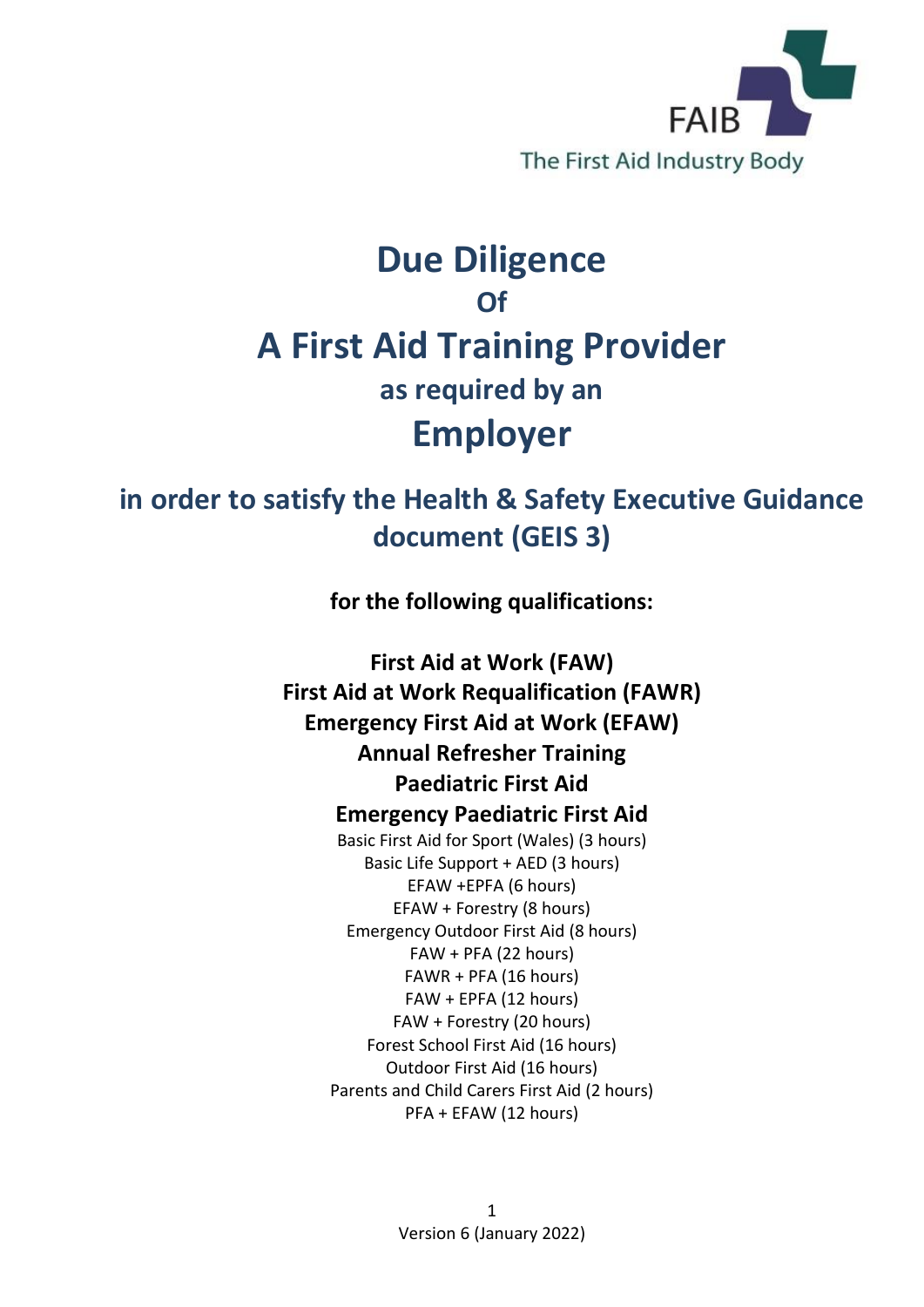| <b>HSE Requirement</b>                      | Do FAIB Registered Training Organisations<br>meet this requirement? |
|---------------------------------------------|---------------------------------------------------------------------|
| Does the Training Organisation have a       | Yes.                                                                |
| documented Quality Assurance Plan           | All FAIB Registered Training Organisations                          |
| designating an individual to take           | must conform to the FAIB Quality Assurance                          |
| responsibility for Quality Assurance and    | procedures as laid out in the FAIB Training                         |
| including at least Annual Assessment of the | <b>Provider Standards Document (Version 6</b>                       |
| performance of Trainers and Assessors?      | January 2022).                                                      |
| Does the person responsible for Quality     | Yes.                                                                |
| Assurance have a current First Aid at Work  | All FAIB Registered Training Organisations                          |
| certificate or is exempted?                 | have a person responsible for Quality                               |
|                                             | Assurance who has a First Aid at Work                               |
|                                             | certificate or is exempted.                                         |
| Does the responsible person have an         | Yes.                                                                |
| assessing/verifying qualification?          | All FAIB Registered Training Organisations                          |
|                                             | have a person responsible for Quality                               |
|                                             | Assurance who has an assessing/verifying                            |
|                                             | qualification.                                                      |
| Is there a documented course evaluation     | Yes.                                                                |
| procedure in place?                         | All FAIB Registered Training Organisations                          |
|                                             | must have a course evaluation procedure in                          |
|                                             | place.                                                              |
| Is there a documented complaints procedure  | Yes.                                                                |
| in place?                                   | All FAIB Registered Training Organisations                          |
|                                             | must have a documented Complaints                                   |
|                                             | Procedure in place.                                                 |
| Is there a documented Venue/Premises        | Yes.                                                                |
| procedure in place?                         | All FAIB Registered Training Organisations                          |
|                                             | must have a premises evaluation procedure                           |
|                                             | in place.                                                           |
| Is there a documented                       | Yes.                                                                |
| Equipment/Resources procedure in place?     | All FAIB Registered Training Organisations                          |
|                                             | must have a Resources procedure in place.                           |

## **2 Teaching currently accepted First Aid practice.**

| <b>HSE Requirement</b>                          | Do FAIB Registered Training Organisations<br>meet this requirement? |
|-------------------------------------------------|---------------------------------------------------------------------|
| Is First Aid at Work and Emergency First Aid    | Yes.                                                                |
| at Work taught in accordance with current       | All FAIB Registered Training Organisations                          |
| guidelines published by the Resuscitation       | must conform to the current guidelines                              |
| Council (UK) and for all other aspects of First | published by the Resuscitation Council (UK)                         |
| Aid in line with the VAS manual or other        | and for all other aspects of First Aid are in                       |
| Published guidelines so long as they are in     | line with the above and backed up by                                |
| line with the above and backed up by            | empirical medical research from responsible                         |
| empirical medical research from responsible     | medical bodies.                                                     |
| medical bodies.                                 |                                                                     |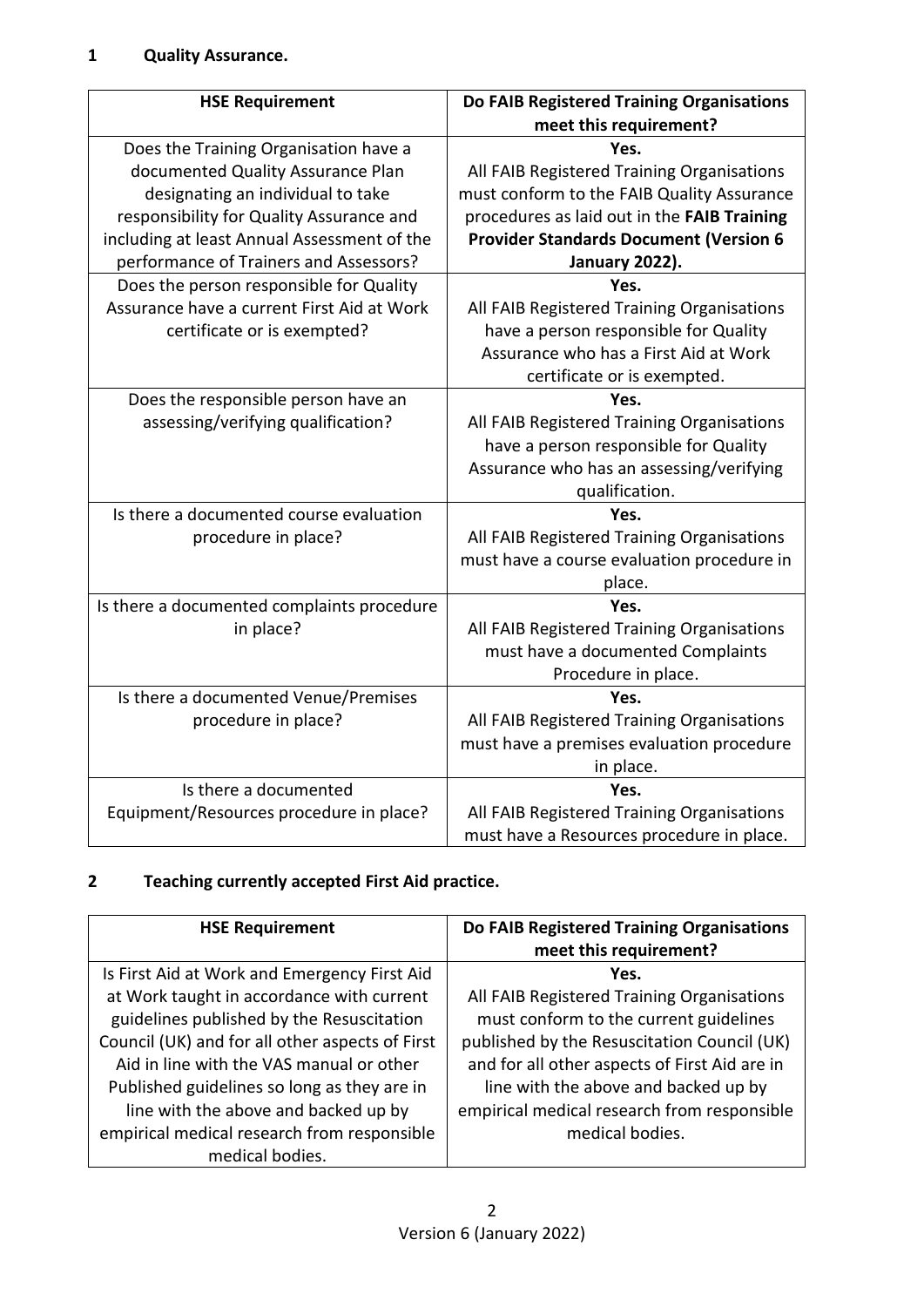| <b>Training Syllabus.</b><br>3                                                                                                                                                                                                                                               |                                                                                                                                                                                       |
|------------------------------------------------------------------------------------------------------------------------------------------------------------------------------------------------------------------------------------------------------------------------------|---------------------------------------------------------------------------------------------------------------------------------------------------------------------------------------|
| <b>HSE Requirement</b>                                                                                                                                                                                                                                                       | Do FAIB Registered Training Organisations                                                                                                                                             |
|                                                                                                                                                                                                                                                                              | meet this requirement?                                                                                                                                                                |
| Does the course content adequately meet<br>the needs of your workplace as indicated by<br>your first aid needs assessment.                                                                                                                                                   | Yes.<br>All FAIB Registered Training Organisations<br>will work closely with their clients<br>(Employers) to ensure that the Training<br>provided meets all your identified First Aid |
| For the First Aid at Work (FAW) course does                                                                                                                                                                                                                                  | requirements.<br>Yes.                                                                                                                                                                 |
| the syllabus include all the required topics<br>set by the HSE and does the course last at<br>least 18 Training and Assessment contact<br>hours over a minimum of 3 days?                                                                                                    | As shown in the FAIB Training Provider<br><b>Standards Document (Version 6 January</b><br>2022).                                                                                      |
| For the First Aid at Work Requalification<br>(FAWR) course does the syllabus include all<br>the required topics set by the HSE and does<br>the course last at least 12 Training and<br>Assessment contact hours over a minimum<br>of 2 days?                                 | Yes.<br>As shown in the FAIB Training Provider<br><b>Standards Document (Version 6 January</b><br>2022).                                                                              |
| For the Emergency First Aid at Work (EFAW)<br>course does the syllabus include all the<br>required topics set by the HSE and does the<br>course last at least 6 Training and<br>Assessment contact hours over a minimum<br>of 1 day?                                         | Yes.<br>As shown in the FAIB Training Provider<br><b>Standards Document (Version 6 January</b><br>2022).                                                                              |
| For the First Aid Annual Refresher course<br>does the syllabus include all the required<br>topics set by the HSE and does the course<br>last at least 3 Training and Assessment<br>contact hours over a minimum of 1 day?                                                    | Yes.<br>As shown in the FAIB Training Provider<br><b>Standards Document (Version 6 January</b><br>2022).                                                                              |
| For the Paediatric First Aid course (England<br>and Wales) does the syllabus include all the<br>required topics as required by the<br>Department for Education and does the<br>course last at least 12 Training and<br>Assessment contact hours over a minimum<br>of 2 days? | Yes.<br>As shown in the FAIB Training Provider<br><b>Standards Document (Version 6 January</b><br>2022).                                                                              |
| For the Paediatric First Aid course (Scotland)<br>does the syllabus include all the required<br>topics and does the course last at least 6<br>Training and Assessment contact hours over<br>a minimum of 1 day?                                                              | Yes.<br>As shown in the FAIB Training Provider<br><b>Standards Document (Version 6 January</b><br>2022).                                                                              |
| For the Emergency Paediatric First Aid<br>course does the syllabus include all the<br>required topics as required by the<br>Department for Education and does the<br>course last at least 6 Training and<br>Assessment contact hours over a minimum<br>of 1 day?             | Yes.<br>As shown in the FAIB Training Provider<br><b>Standards Document (Version 6 January</b><br>2022).                                                                              |